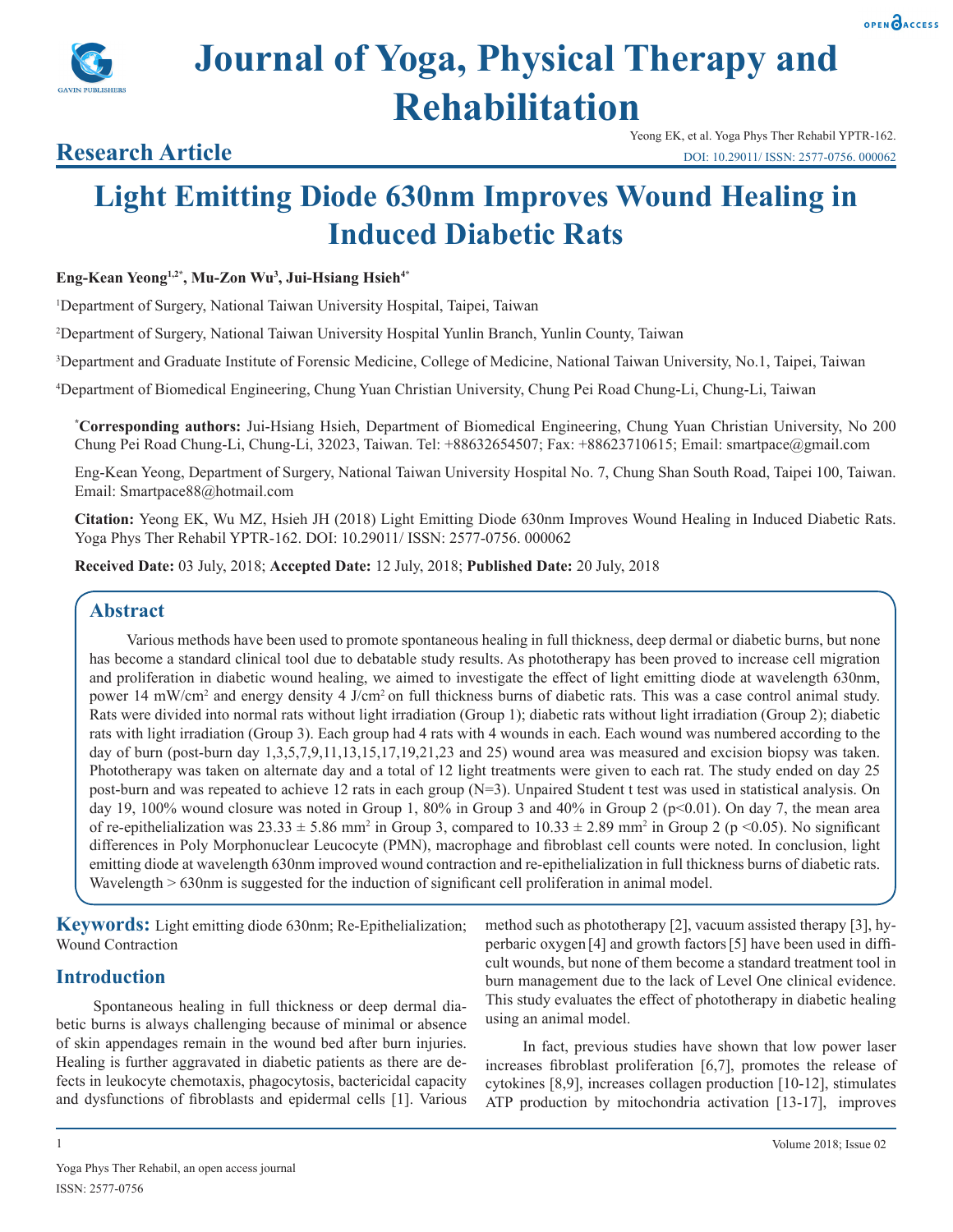wound tensile strength [18,19] and increases the rate of re-epithelialization [20,21]. However, its clinical use is limited due to high cost, inconvenient to use, small wound treatment size, cell damaging heat production and the pin-point laser beam that may damage the eye. As there are side effects of phototherapy using low power laser, Light Emitting Diode (LED) which provides several advantages over low power laser is another phototherapy option in promoting wound healing [22,23].

Light emitting diode is a [semiconductor](http://searchcio-midmarket.techtarget.com/sdefinition/0,,sid183_gci212960,00.html) device that emits visible light when an electric [current](http://searchcio-midmarket.techtarget.com/sdefinition/0,,sid183_gci211871,00.html) passes through. The emitted light is mostly monochromatic, but the output may range from red (at a wavelength of approximately 700 nanometers) to blue-violet (about 400 nanometers). These diodes can be configured to produce multiple wavelengths and can be arranged in large flat arrays, allowing the treatment of large wounds with minimal thermal effect. Its clinical application is more versatile, efficient and cheaper than that of low power laser. However, the clinical efficacy of LED remains controversial as there are doubts on the optimal irradiation parameters, effective energy delivery and energy absorption in wound environment.

Based on the assumption that LED improved wound healing, we investigate the effect of LED at wavelength 630nm with power 14 mW/cm<sup>2</sup> and energy 4  $J/cm^2$  (LED<sub>630</sub>) on full thickness or deep dermal diabetic burns.

#### **Methods**

#### **Animals**

Thirty-six age-matched, male Wistar rats, weighing 180- 200g, were used in the study. The animals were bred and provided by the Animal Facility in National Taiwan University Hospital and Research Center. All animal protocols were reviewed and approved by the Animal Care Committee. Figure 1 shows the experimental designs of the study. The burn rats were divided into three groups: normal rats without LED irradiation (Group 1); diabetic rats without LED irradiation (Group 2); diabetic rats with LED irradiation (Group 3). A total of 12 light treatments were given on alternate days and the ending point of the study was day 25 after burn. Each group had 4 rats with 4 wounds in each. Each of the 16 wounds were numbered according to the day of burn (post-burn day 1,3,5,7,9,11,13,15,17,19,21,23 and 25) wound area was measured and excisional biopsy was taken (Figure 2). Rats were sacrificed at the end of the study. The study was repeated to achieve a total of 12 rats in each group (N=3). We assured humane treatment of the animals were achieved throughout the study.



**Figure 1:** A synopsis of the Material and Methods.



**Figure 2:** Each group had 4 rats with 4 wounds in each. Each of the 16 wounds were numbered according to the day (postburn day 1,3,5,7,9,11,13,15,17,19,21,23 and 25) wound area was measured and excisional biopsy was taken

#### **Induced Diabetic Rats**

After 24 hours of starvation, Alloxan monohydrate in a dose of 150mg/kg was injected into the peritoneum. On day 14 and day 28 after the injection, blood samples were taken for the fasting glucose level measurements. Animals with serum glucose less than 250mg/dl were excluded from the study.

#### **Burn Infliction**

Burn wounds were created 4 weeks after the induction of diabetic rats. Rats were anesthetized with 50mg/kg phenobarbital injected intra-peritoneally. The back of the animals was shaved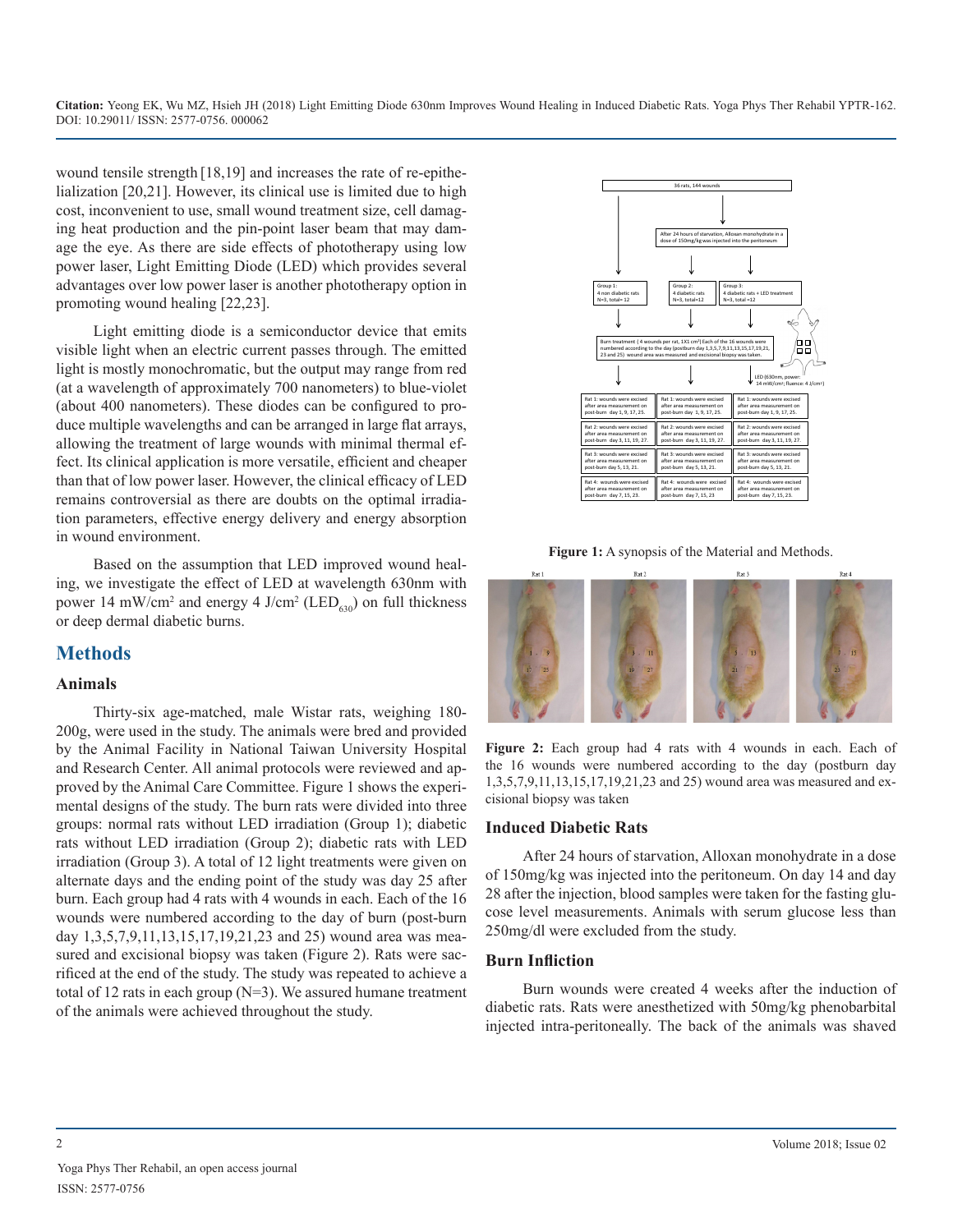with electrical razor followed by the application of hair removal lotion. The area was then washed with normal saline and sanitized with 70% isopropyl alcohol. Four 1 cm2 burns were created by direct contact with a heated metal rod (100˚ C) on the back of each rat for 20 seconds.

#### **Light Treatment**

Light emitting diode at wavelength 630nm was used as the light source. The power was 14 mW/cm<sup>2</sup> and the energy density was 4 J/cm2 . The diabetic rats were randomly divided into LED treated group and LED non-treated group. In the former, LED wound treatment for 286 seconds was performed on the biopsy days. The distance of the LED probe to the wound was kept at 4cm apart.

#### **Wound Contraction and Re-Epithelialization Measurement**

Wound contraction was represented as a percent change in the wound surface area compared to the original wound's size. Digital pictures of the wounds were taken on biopsy days. Using computerized image analysis software SimplePCI, wound areas were measured and the time to complete wound healing was recorded. In Group 2 and Group 3, biopsies for histological studies were taken on biopsy days. The burn wounds were excised together with 0.5cm normal skin along the border of the burn wounds. Each 1x1 cm<sup>2</sup> burn tissue was divided into 5 equal pieces, which were then made into 5μm specimens and stained with Hematoxylin and Eosin. The area of re-epithelialization was assessed under the light microscope.

#### **Cell Count**

Pictures of the specimens were taken at 40X magnification, followed by macrophage, Poly Morphonuclear Neutrophil (PMN) and fibroblast cell count.

#### **Statistical Analysis**

Unpaired Student's t-test was used for statistical analysis for wound area measurements and histological studies, significance was defined as p value  $\leq 0.05$ .

#### **Results**

In the diabetic rats  $(n=24)$ , the mean serum glucose concentration on day 14 was  $447 \pm 129$  mg/dl and  $476 \pm 88$  mg/dl on day 28, as compared to  $61 \pm 9$  mg/dl before induction (p<0.05).

#### **Gross Assessment**

Figure 3 showed the wound contraction rate in the nondiabetic rats and diabetic rats. On day 19, 100% wound healing was achieved in Group 1, 80% in Group 3 and 40% in Group 2  $(p<0.01)$ .



**Figure 3:** Compare the wound contraction rate among non-diabetic rats, diabetic rats with or without LED treatments. On day 19, 100% wound closure was noted in Group 1, 80% in Group 3 and 40% in Group 2 ( $p \le 0.01$ ).

#### **Histological Studies**

On day 7, the mean area of re-epithelialization was  $23.3 \pm$ 5.9 mm<sup>2</sup> in Group 3, compared to  $10.3 \pm 2.9$  mm<sup>2</sup> in Group 2 (p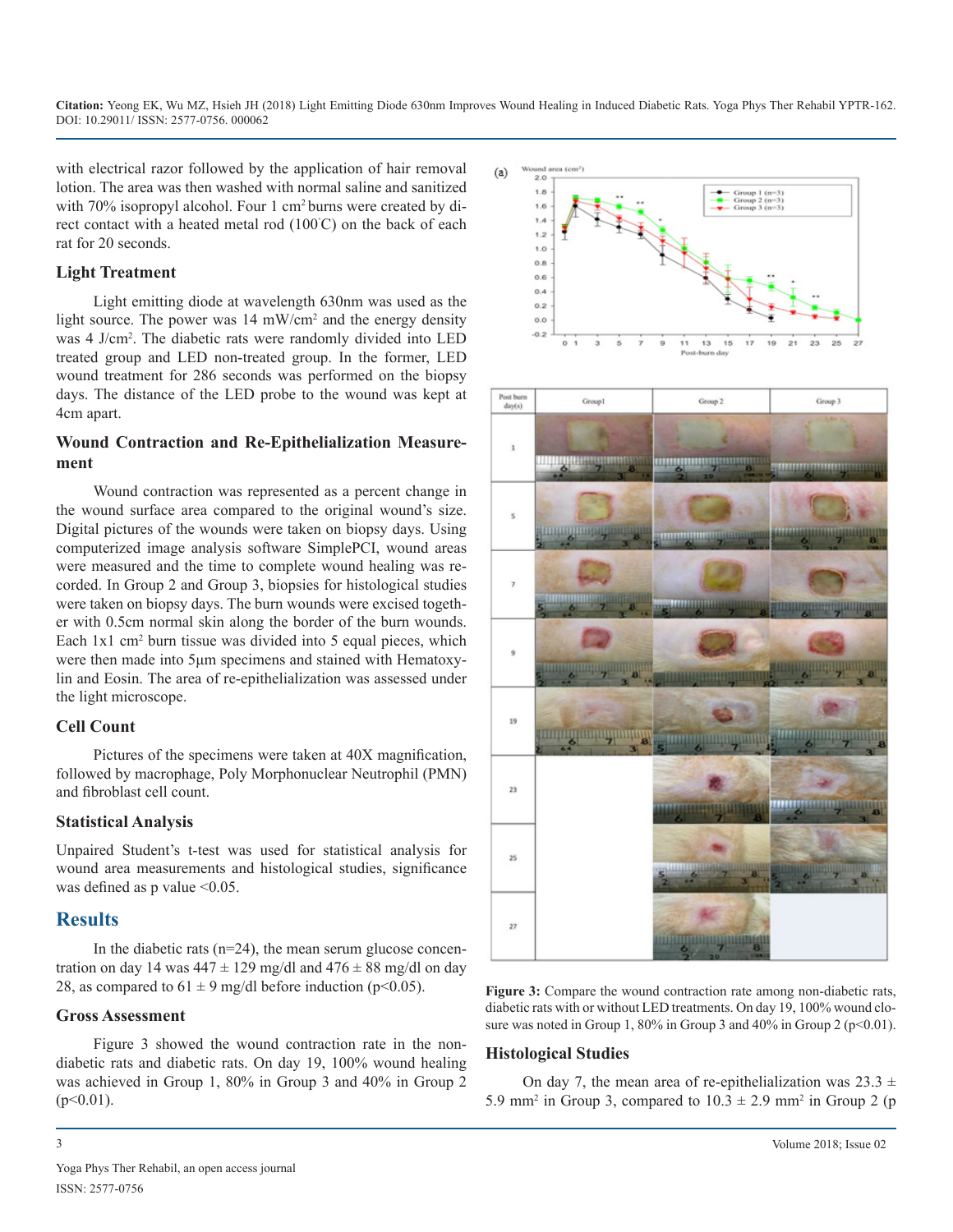$\leq$ 0.05). As shown in Figure 4, diabetic burns treated with LED irradiations had a faster rate of re-epithelialization than that without  $(p \le 0.05)$ . There were no significant differences in the cell counts of PMN, macrophage and fibroblast between Group 2 and Group  $3$  (p $>0.05$ ).



**Figure 4:** Compare the rate of re-epithelialization in diabetic rats treated with LED and that without. On day 7, the mean area of re-epithelialization was  $23.3 \pm 5.9$  mm<sup>2</sup> in Group 3, compared to  $10.3 \pm 2.9$  mm<sup>2</sup> in Group 2  $(p < 0.05)$ 

#### **Discussion**

Our study confirmed that  $LED_{630}$  with power 14 mW/cm<sup>2</sup> and the energy density 4 J/cm<sup>2</sup> improved wound contraction and re-epithelialization in an alloxan-induced diabetic burn rat model. However, no significant cell proliferation was noted using this irradiation parameter. The study also confirms the negative effect of hyperglycemia on burn healing which has also been reported by Al-Watban FA, et al. [24,25] who stated that burn healing in the diabetic wound was delayed by 46.2%, compared to 60% in our study. The results were also compatible to a study showing that wound healing times were decreased in diabetic patients with lower HbA1c [26].

The cellular mechanisms of phototherapy on burn healing has been investigated in previous studies [27,28]. It activates mitochondria, increasing Adenosine Triphosphate (ATP) production and thus promoting phagocytosis, cell proliferation, cell migration, and collagen production during the process of wound healing. The increased fibroblast proliferation [6,7,29,30] and collagen production [1,6-12] serves as a ground substance to facilitate epithelial cell migration. In other words, phototherapy provides addition energy to improve the function of PMN, macrophage and fibroblast. However, the optimal irradiation parameters remain undetermined. Using diabetic rats, Yu, et al [31] found that treatments with 630 nm argon dye laser at fluence of 5 J/cm<sup>2</sup> enhanced the percentage of wound healing area. Stadler, et al, [19] reported that irradiations with 830-nm 5 J/cm<sup>2</sup> diode lasers improved wound tensile strength in diabetic rats, while Reddy, et al. [12] showed that 632.8-nm helium-neon laser at fluence of 1 J/cm<sup>2</sup> accelerated collagen production and promoted connective-tissue stability in incisional wounds of diabetic rats. In Maiya GA, et al. study [32], excision wounds in diabetic rats treated with He-Ne laser (632.8 nm wavelength) at a dose of 4.8 J/cm2 healed faster than the control group. In short, despite the absence of standard treatment protocol, various irradiation parameters of phototherapy used in different studies have shown to have beneficial effect on wound healing.

Based on our previous cell culture study results showing significant cell proliferations upon light treatments [33], similar irradiation parameters were applied to this animal model. However, significant cell proliferations were not achieved in the irradiated wounds. The incompatible results could be explained by insufficient energy delivery in the animal model compared to that delivered in the cell culture. This is due to the complicated irradiation environment in the rat model affecting the true energy delivered to the cells. In addition, the irradiation wavelength used in our study was shorter than that in others (660nm [34], 670nm [35], 694.3nm [21] and 904nm [10]) showing increased cell proliferation, implying wavelength longer than 630nm is needed in the delivery of sufficient energy for significant cell proliferation. In fact, it has been mentioned that energy density of 9.86J/cm<sup>2</sup> was more effective in promoting cellular responses related to neoangiogenesis, decreasing inflammation and collagen fibers reorganization [36].

This study showed that wound contraction and re-epithelialization was the main feature of wound healing in a burned rat model. However, the increase in wound contracture strength and collagen production was not investigated in the study. We assumed that the epithelial cells were activated by  $LED_{630}$  and migrated at a faster rate from the skin appendages left in the remaining dermis as well as from the leading wound edges.

The optimal irradiation parameters are difficult to be determined as they involve a large probability of combinations. Dif-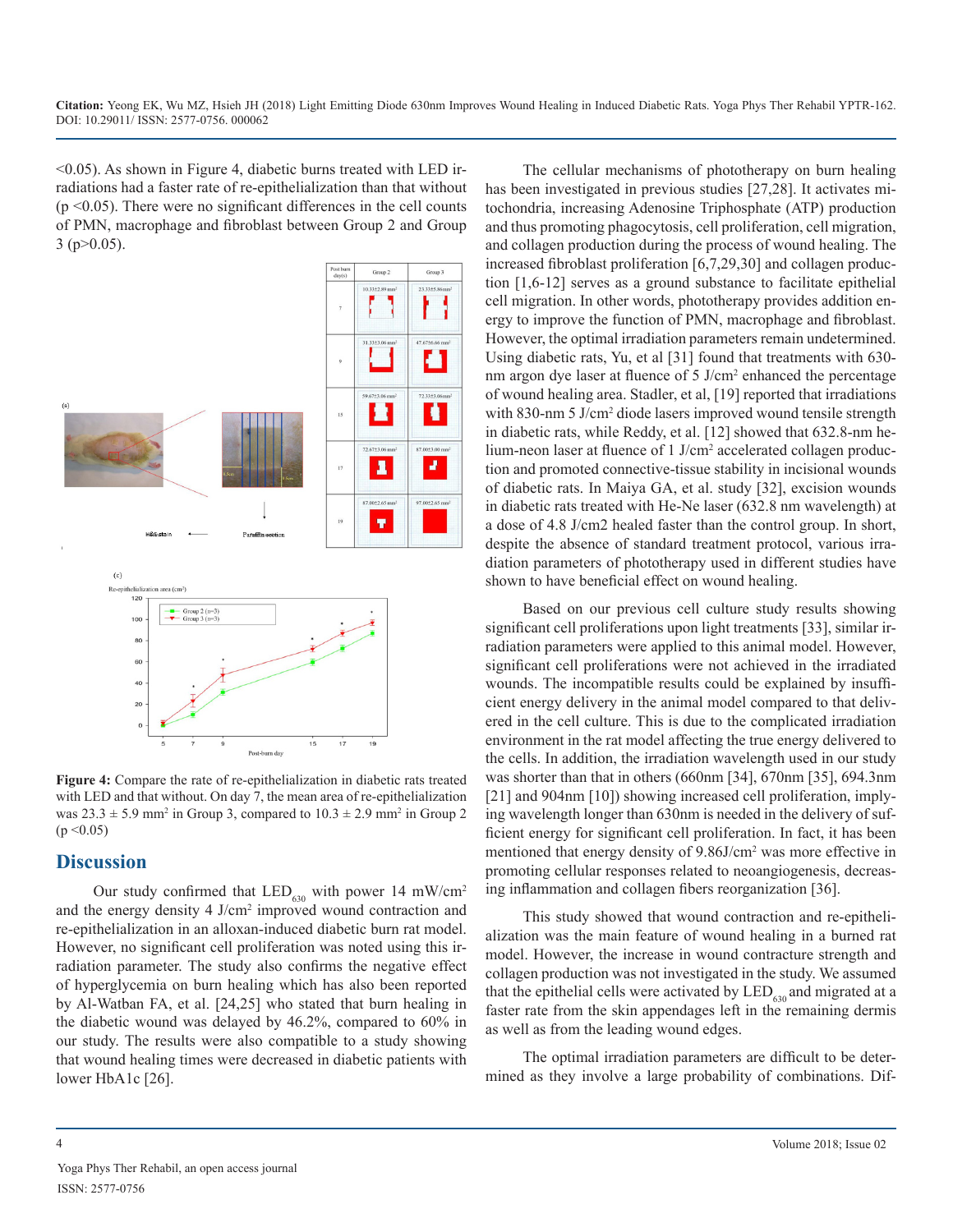ferent irradiation parameters have been used in cell proliferation studies [24,25,37,38]. However, some studies stated that energy greater than  $10 \text{ J/cm}^2$  or lower than  $2 \text{ J/cm}^2$  are ineffective. A study of long wavelength laser therapy (830nm) in postsurgical wounds has shown no apparent benefit on healing [39]. Similarly, studies have shown that a fluence of 5 J/cm<sup>2</sup> stimulates diabetic wound healing *in vitro*, while 16 J/cm<sup>2</sup> is inhibitive [38]. This could be explained by the possibility that longer wavelength delivery causes higher energy density which may have negative impact on cell proliferation due to thermal effect. Although fluence of 5 J/cm<sup>2</sup> has shown to stimulate cell proliferation, our study proved that  $LED_{630}$ at energy density  $4J/cm^2$  was inadequate to stimulate significant cell proliferation in a diabetic burn wound model. Energy density [that have shown to have increased cell proliferation in our previ](https://www.ncbi.nlm.nih.gov/pubmed/29904416)ous cell culture study did not achieve similar effects in animal or clinical model. The reasons may be due to the fact that necrotic wound tissue, topical antibiotic creams, wound depth and microorganisms affect the ultimate energy delivered to the target cells. This indicates that wound pretreatment is necessary to attain maxi[mum photo-stimulation effect. Infection should be eradicated as](https://www.ncbi.nlm.nih.gov/pubmed/12928819)  the micro-bacteria may absorb light energy leading to wastage or ineffective treatment. Furthermore, background light should be cut off to avoid light interference.

The main limitation in the study was variation in the initial [wound size created immediately after burn as wound enlarged af](https://www.karger.com/Article/Abstract/149799)ter burn, leading to study error. In addition, the model mimicked wound healing in the state of hyperglycemia, but did not reflect [healing in a complicated chronic diabetic situation which required](https://www.ncbi.nlm.nih.gov/pubmed/12355572)  a follow-up of 24 weeks in an induced diabetic rat [40]. Poor perfusion and neuropathy that are commonly found in chronic dia[betic ulcers have not been demonstrated in this model.](https://www.ncbi.nlm.nih.gov/pubmed/12605432) 

#### **Conclusions**

In conclusion, this study confirms hyperglycemia impairs wound healing and that  $LED_{630}$  improved wound contraction and re-epithelialization. Wavelength > 630nm is suggested for the induction of significant cell proliferation in animal model.

**Acknowledgments:** We thank Professor Kuo-Liong Chien [and the statistical analyst Heng-Hsiu Liu for statistical consulta](https://www.researchgate.net/publication/8659232_Mitochondrial_membrane_potential_after_low-power_laser_irradiation)tion.

**Source of Funding:** There was no funding or financial support for the study.

**Conflict of Interest Disclosure Statement:** All au[thors have no relevant conflicts of interest to disclose.](https://www.ncbi.nlm.nih.gov/pubmed/7696489)

#### **References**

- 1. [Guo S, Dipietro LA \(2010\) Factors affecting wound healing. J Dent](https://www.ncbi.nlm.nih.gov/pubmed/20139336)  Res 89: 219-229.
- 2. [Reddy GK, Stehno-Bittel L, Enwemeka CS \(2001\) Laser photostimula](https://www.ncbi.nlm.nih.gov/pubmed/11472621)[tion accelerates wound healing in diabetic ratts. Wound Repair Regen.](https://www.ncbi.nlm.nih.gov/pubmed/11472621)  [9: 248-255](https://www.ncbi.nlm.nih.gov/pubmed/11472621).
- 3. Nugent N, Lannon D, O'Donnell M (2005) Vacuum -assisted closure-a mangemnet options for the burns patient with exposed bone. Burns. 31: 390-393
- 4. [Villanuevae E, Bennett MH, WasiakJ, Lehm JP \(2004\) Hyperbaric](https://www.ncbi.nlm.nih.gov/pubmed/15266540)  [oxygen therapy for thermal burns. Cochrane Database Sys Rev:](https://www.ncbi.nlm.nih.gov/pubmed/15266540) [CD004727](https://www.ncbi.nlm.nih.gov/pubmed/15266540).
- 5. [Xu J, Min D, Guo G, Liao X, Fu Z \(2018\) Experimental study of epider](https://www.ncbi.nlm.nih.gov/pubmed/29904416)mal growth factor and acidic fibroblast growth factor in the treatment of [diabetic foot wounds. Exp Ther Med 15: 5365-5370](https://www.ncbi.nlm.nih.gov/pubmed/29904416).
- 6. [Hawkins D AH \(2005\) Biological Effects of Helium-Neon Laser Irra](https://www.ncbi.nlm.nih.gov/pubmed/15954811)[diation on Normal and Wounded Human Skin Fibroblasts. Photomed](https://www.ncbi.nlm.nih.gov/pubmed/15954811) [Laser Surg 23: 251-259](https://www.ncbi.nlm.nih.gov/pubmed/15954811).
- 7. [Vinck EM, Cagnie BJ, Cornelissen MJ, Declercq HA, Cambier DC](https://www.ncbi.nlm.nih.gov/pubmed/12928819)  (2003) Increased fibroblast proliferation induced by light emitting diode [and low power laser irradiation. Lasers Med Sci 18:95-99.](https://www.ncbi.nlm.nih.gov/pubmed/12928819)
- 8. [Gao X, Xing D \(2009\) Molecular mechanisms of cell proliferation in](https://www.ncbi.nlm.nih.gov/pmc/articles/PMC2644974/)[duced by low power laser irradiation. J Biomed Sci 16: 4.](https://www.ncbi.nlm.nih.gov/pmc/articles/PMC2644974/)
- 9. [Zhang L XD, Zhu D, Chen Q \(2008\) Low-Power Laser Irradiation In](https://www.karger.com/Article/Abstract/149799)hibiting Aβ25-35 induced PC12 Cell Apoptosis via PKC Activation. Cell [Physiol Biochem 22: 215-222](https://www.karger.com/Article/Abstract/149799).
- 10. [Pereira AN, Eduardo Cde P, Matson E, Marques MM \(2002\) Effect of](https://www.ncbi.nlm.nih.gov/pubmed/12355572)  low-power laser irradiation on cell growth and procollagen synthesis of cultured [fibroblasts.](https://www.ncbi.nlm.nih.gov/pubmed/12355572) Lasers Surg Med 31: 263-267.
- 11. Medrado AR, Pugliese LS, Reis SR, Andrade ZA (2003) [Influence](https://www.ncbi.nlm.nih.gov/pubmed/12605432) of low level laser therapy on wound healing and its biological action upon [myofibroblasts.](https://www.ncbi.nlm.nih.gov/pubmed/12605432) Lasers Surg Med 32: 239-244.
- 12. [Reddy GK, Stehno-Bittel L, Enwemeka CS \(1998\) Laser Photostimu](https://www.ncbi.nlm.nih.gov/pubmed/9671994)[lation of Collagen Production in Healing Rabbit Achilles Tendons. La](https://www.ncbi.nlm.nih.gov/pubmed/9671994)[sers Surg Med 22: 281-287.](https://www.ncbi.nlm.nih.gov/pubmed/9671994)
- 13. [Eells JT, Wong-Riley MT, VerHoeve J, Henry M, Buchman EV, et al.](https://www.ncbi.nlm.nih.gov/pubmed/16120414) [\(2004\) Mitochondrial signal transduction in accelerated wound and ret](https://www.ncbi.nlm.nih.gov/pubmed/16120414)[inal healing by near-infrared light therapy. Mitochondrion 4: 559-567.](https://www.ncbi.nlm.nih.gov/pubmed/16120414)
- 14. [Bortoletto R, Silva NS, Zangaro RA, Pacheco MT, Da Matta RA, et](https://www.researchgate.net/publication/8659232_Mitochondrial_membrane_potential_after_low-power_laser_irradiation)  al. (2004) Mitochondrial membrane potential after low-power laser ir[radiation. Lasers Med Sci 18: 204-206](https://www.researchgate.net/publication/8659232_Mitochondrial_membrane_potential_after_low-power_laser_irradiation).
- 15. [Beauvoit B, Evans SM, Jenkins TW, Miller EE, Chance B \(1995\) Cor](https://www.ncbi.nlm.nih.gov/pubmed/7785769)[relation between the light scattering and the mitochondrial content of](https://www.ncbi.nlm.nih.gov/pubmed/7785769) [normal tissues and transplantable rodent tumors. Anal Biochem 266:](https://www.ncbi.nlm.nih.gov/pubmed/7785769)  [167-174](https://www.ncbi.nlm.nih.gov/pubmed/7785769).
- 16. [Beauvoit B, Kitai T, Chance B \(1994\) Contribution of the Mitochondrial](https://www.ncbi.nlm.nih.gov/pubmed/7696489)  Compartment to the Optical Properties of the Rat Liver: A Theoretical [and Practical Approach. Biophys J 67: 2501-2510](https://www.ncbi.nlm.nih.gov/pubmed/7696489).